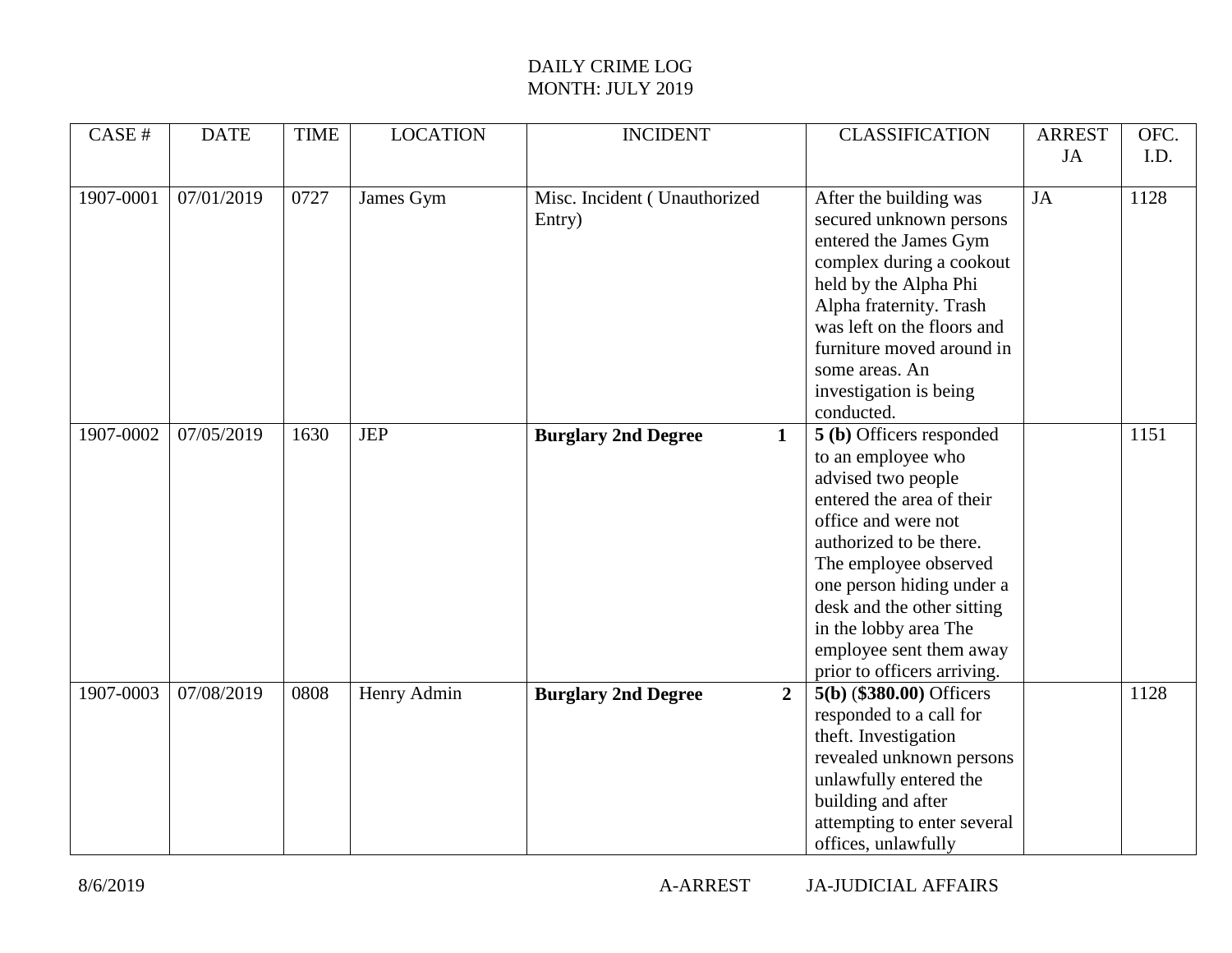|           |            |      |             |                                              | entered the office of the<br>Provost and unlawfully<br>removed property which<br>belonged to Bowie State<br>University and several<br>individuals. Investigation<br>is being conducted.                                                                                                                                         |      |
|-----------|------------|------|-------------|----------------------------------------------|---------------------------------------------------------------------------------------------------------------------------------------------------------------------------------------------------------------------------------------------------------------------------------------------------------------------------------|------|
| 1907-0004 | 07/08/2019 | 1115 | <b>CMRC</b> | <b>Burglary 4th Degree</b><br>3 <sup>1</sup> | $5(b)$ (\$1,200 Laptop<br><b>Computer</b> ) A student<br>reported to police that a<br>laptop computer was<br>unlawfully removed from<br>their residential dwelling.<br>An investigation is being<br>conducted.                                                                                                                  | 1128 |
| 1907-0005 | 07/09/2019 | 0907 | Lot F       | <b>Medical Emergency</b>                     | Officers responded to an<br>employee having chest<br>pains and trouble<br>breathing. EMS was<br>called, the employee was<br>treated and refused to be<br>transported to the hospital.                                                                                                                                           | 1128 |
| 1907-0006 | 07/10/2019 | 0700 | McKeldin    | <b>Medical Emergency</b>                     | An employee reported to<br>police they were having<br>chest pains and discomfort<br>in the throat due to a<br>chemical being used in the<br>McKeldin Gymnasium to<br>coat the floors. The<br>building was evacuated.<br>EMS was contacted and<br>responded to treat the<br>individual who refused<br>transport to the hospital. | 1128 |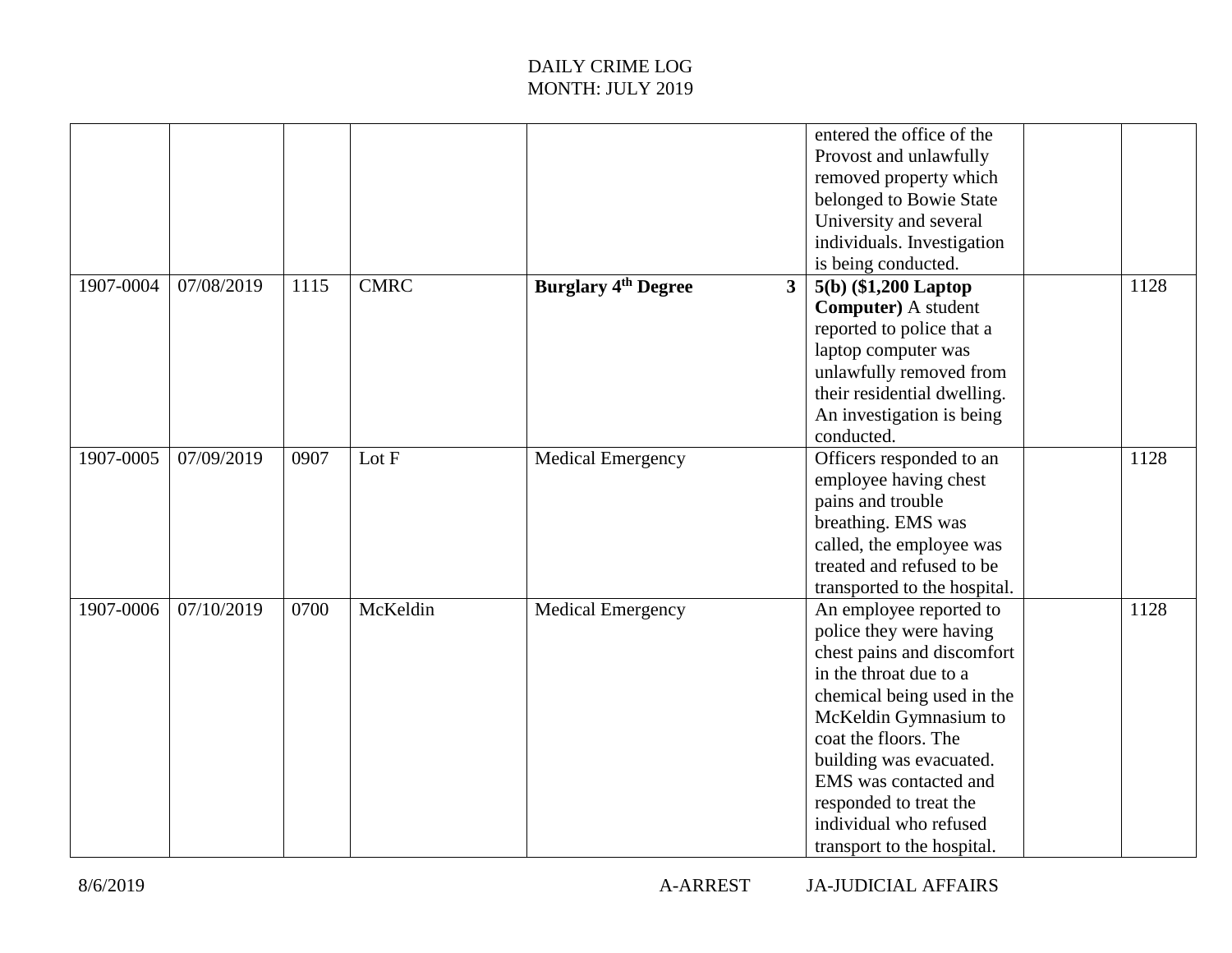|           |            |      |          |                          | The staff members were      |      |
|-----------|------------|------|----------|--------------------------|-----------------------------|------|
|           |            |      |          |                          |                             |      |
|           |            |      |          |                          | not given any notice of the |      |
|           |            |      |          |                          | use of the chemicals prior  |      |
|           |            |      |          |                          | to the floors being treated |      |
| 1907-0007 | 07/10/2019 | 0907 | McKeldin | <b>Medical Emergency</b> | An employee reported to     | 1140 |
|           |            |      |          |                          | police they were having     |      |
|           |            |      |          |                          | chest pains, burning eyes   |      |
|           |            |      |          |                          | and discomfort in the       |      |
|           |            |      |          |                          | throat due to a chemical    |      |
|           |            |      |          |                          | being used in the           |      |
|           |            |      |          |                          | McKeldin Gymnasium to       |      |
|           |            |      |          |                          | coat the floors. The        |      |
|           |            |      |          |                          | building was evacuated.     |      |
|           |            |      |          |                          | EMS was contacted and       |      |
|           |            |      |          |                          | responded to treat the      |      |
|           |            |      |          |                          | individual who refused      |      |
|           |            |      |          |                          | transport to the hospital.  |      |
|           |            |      |          |                          | The staff members were      |      |
|           |            |      |          |                          | not given any notice of the |      |
|           |            |      |          |                          | use of the chemicals prior  |      |
|           |            |      |          |                          | to the floors being treated |      |
| 1907-0008 | 07/10/2019 | 0700 | McKeldin | <b>Medical Emergency</b> | An employee reported to     | 1140 |
|           |            |      |          |                          | police they were having     |      |
|           |            |      |          |                          | chest pains, eye irritation |      |
|           |            |      |          |                          | and discomfort in the       |      |
|           |            |      |          |                          | throat due to a chemical    |      |
|           |            |      |          |                          | being used in the           |      |
|           |            |      |          |                          | McKeldin Gymnasium to       |      |
|           |            |      |          |                          | coat the floors. The        |      |
|           |            |      |          |                          | building was evacuated.     |      |
|           |            |      |          |                          | EMS was contacted and       |      |
|           |            |      |          |                          | responded to treat the      |      |
|           |            |      |          |                          | individual who refused      |      |
|           |            |      |          |                          | transport to the hospital.  |      |
|           |            |      |          |                          |                             |      |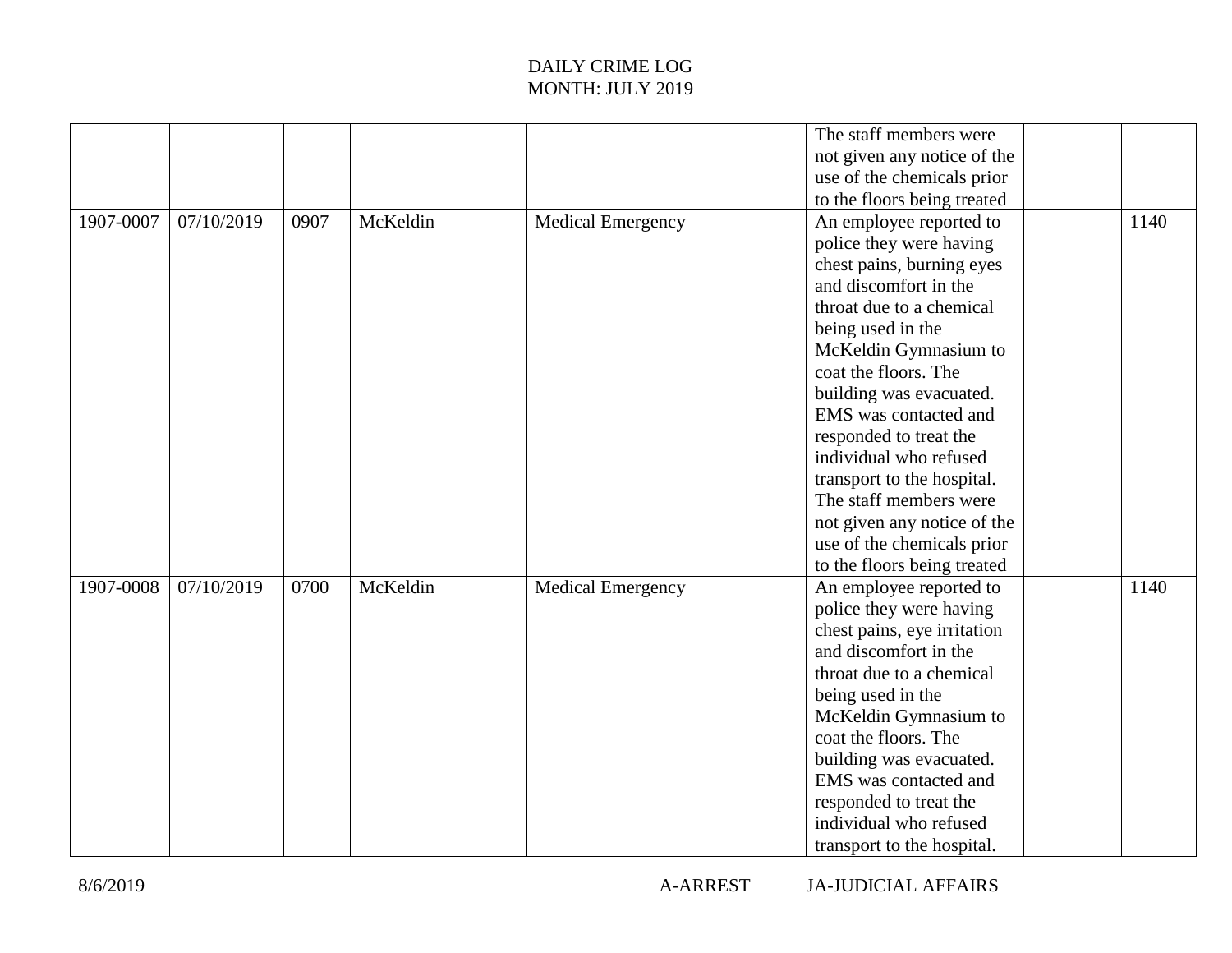|           |            |      |            |                          | The staff members were       |      |
|-----------|------------|------|------------|--------------------------|------------------------------|------|
|           |            |      |            |                          | not given any notice of the  |      |
|           |            |      |            |                          | use of the chemicals prior   |      |
|           |            |      |            |                          | to the floors being treated. |      |
| 1907-0009 | 07/10/2019 | 0700 | McKeldin   | <b>Medical Emergency</b> | An employee reported to      | 1140 |
|           |            |      |            |                          | police they were having      |      |
|           |            |      |            |                          | health issues with their     |      |
|           |            |      |            |                          | throat eyes and breathing    |      |
|           |            |      |            |                          | due to a chemical being      |      |
|           |            |      |            |                          | used in the McKeldin         |      |
|           |            |      |            |                          | Gymnasium to coat the        |      |
|           |            |      |            |                          | floors. The building was     |      |
|           |            |      |            |                          | evacuated. EMS was           |      |
|           |            |      |            |                          | contacted and responded      |      |
|           |            |      |            |                          | to treat the individual who  |      |
|           |            |      |            |                          | refused transport to the     |      |
|           |            |      |            |                          | hospital. The staff          |      |
|           |            |      |            |                          | members were not given       |      |
|           |            |      |            |                          | any notice of the use of     |      |
|           |            |      |            |                          | the chemicals prior to the   |      |
|           |            |      |            |                          | floors being treated         |      |
| 1907-0010 | 07/10/2019 | 1845 | <b>CNS</b> | <b>Medical Emergency</b> | Officers responded to an     | 1115 |
|           |            |      |            |                          | ambulance seen on            |      |
|           |            |      |            |                          | campus. Investigation        |      |
|           |            |      |            |                          | revealed a student was       |      |
|           |            |      |            |                          | being transported to the     |      |
|           |            |      |            |                          | hospital for unknown         |      |
|           |            |      |            |                          | reasons.                     |      |
| 1907-0011 | 07/10/2019 | 0708 | McKeldin   | <b>Medical Emergency</b> | Several employees            | 1115 |
|           |            |      |            |                          | reported feeling faint and   |      |
|           |            |      |            |                          | having various irritations   |      |
|           |            |      |            |                          | due to a chemical being      |      |
|           |            |      |            |                          | used to coat the floors in   |      |
|           |            |      |            |                          | the McKeldin                 |      |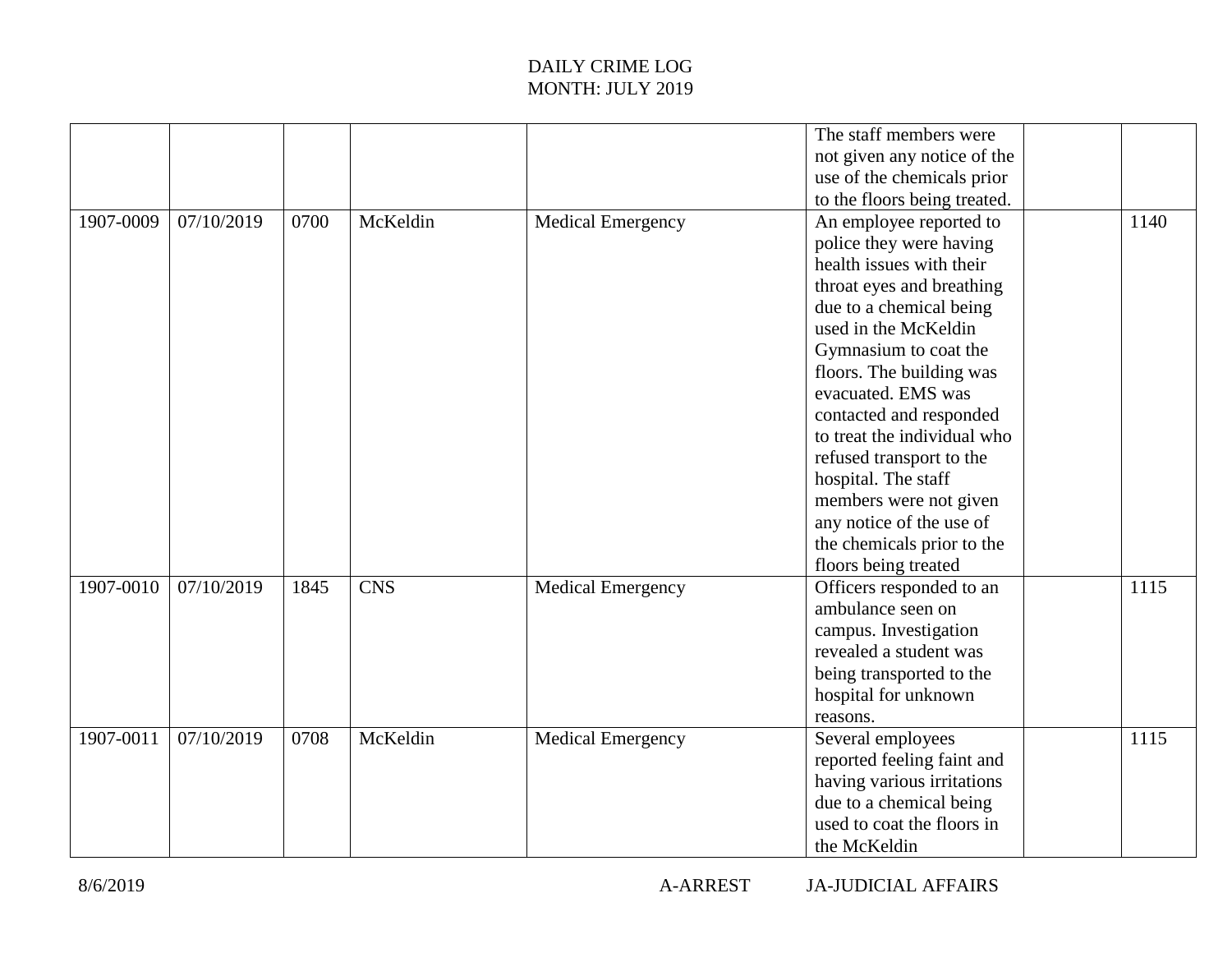|           |            |      |                       |                                                | Gymnasium. Several were<br>treated by EMS. The<br>employees were evacuated<br>from the building. The<br>staff members were not<br>given any notice of the<br>use of the chemicals prior<br>to the floors being treated.                  |      |
|-----------|------------|------|-----------------------|------------------------------------------------|------------------------------------------------------------------------------------------------------------------------------------------------------------------------------------------------------------------------------------------|------|
| 1907-0012 | 07/15/2019 | 0702 | <b>CNS</b>            | <b>Medical Emergency</b>                       | Officers responded to a<br>student feeling faint. Ems<br>was called, responded and<br>the student refused to be<br>transported to the hospital.                                                                                          | 1128 |
| 1907-0013 | 07/15/2019 | 1922 | James Gym             | <b>Medical Emergency</b>                       | A student reported to<br>police while at football<br>practice they began to<br>have severe cramps and<br>pain in their legs. EMS<br>was called and the student<br>was transported to the<br>hospital.                                    | 1128 |
| 1907-0014 | 07/17/2019 | 1242 | <b>CNS</b>            | Misc. Incident (Person trapped on<br>elevator) | Officers responded to a<br>person stuck on an<br>elevator. EMS 819<br>responded and was able to<br>free the person without<br>further incident. Facilities<br>was notified and the<br>elevator was temporarily<br>placed out of service. | 1128 |
| 1907-0015 | 07/18/2019 | 1225 | <b>Student Center</b> | <b>Disturbing School Operations</b>            | A resident student<br>reported to police that<br>while giving a tour of the<br>university to a group of                                                                                                                                  | 1115 |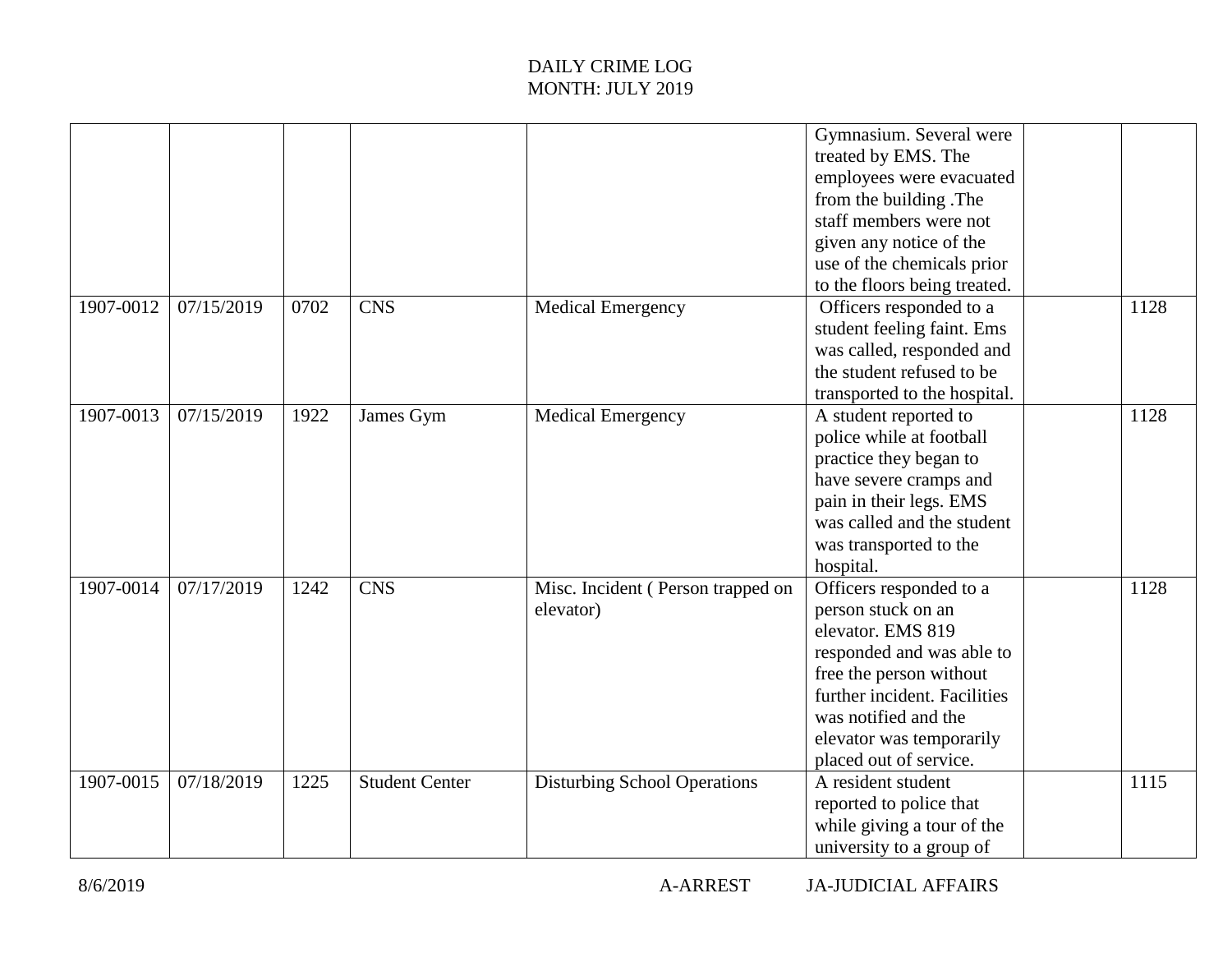|           |            |      |                                    |                                                       | people an unknown<br>person interrupted the tour<br>and began complaining<br>about the university. An<br>investigation is being<br>conducted.                                                                                        |      |
|-----------|------------|------|------------------------------------|-------------------------------------------------------|--------------------------------------------------------------------------------------------------------------------------------------------------------------------------------------------------------------------------------------|------|
| 1907-0016 | 07/18/2019 | 1320 | <b>Robinson Hall</b>               | Miscellaneous (Verbal Dispute)                        | An employee reported<br>having a heated verbal<br>dispute with another<br>employee. The matter was<br>referred to the department<br>head and Human<br>Resources.                                                                     | 1115 |
| 1907-0017 | 07/18/2019 | 1200 | Police report #<br>Issued in Error | Police report # Issued in Error                       | Police report # Issued in<br>Error                                                                                                                                                                                                   |      |
| 1907-0018 | 07/18/2019 | 1533 | <b>MLK</b>                         | <b>Burglary 4th Degree</b><br>$\overline{\mathbf{4}}$ | 5 (b) (\$800 IPhone) An<br>employee reported to<br>police an unknown person<br>unlawfully entered the<br>office of another<br>employee and removed a<br>cell phone without<br>permission. An<br>Investigation is being<br>conducted. | 1142 |
| 1907-0019 | 07/18/2019 | 1822 | Police report #<br>Issued in Error | Police report # Issued in Error                       | Police report # Issued in<br>Error                                                                                                                                                                                                   |      |
| 1907-0020 | 07/18/2019 | 1320 | <b>Computer Science</b>            | <b>Medical Emergency</b>                              | Officers responded to a<br>call for an injured person.<br>A participant in the NIH<br>Capstone program<br>reported losing their<br>footing, falling down a<br>flight of stairs and injuring                                          | 1112 |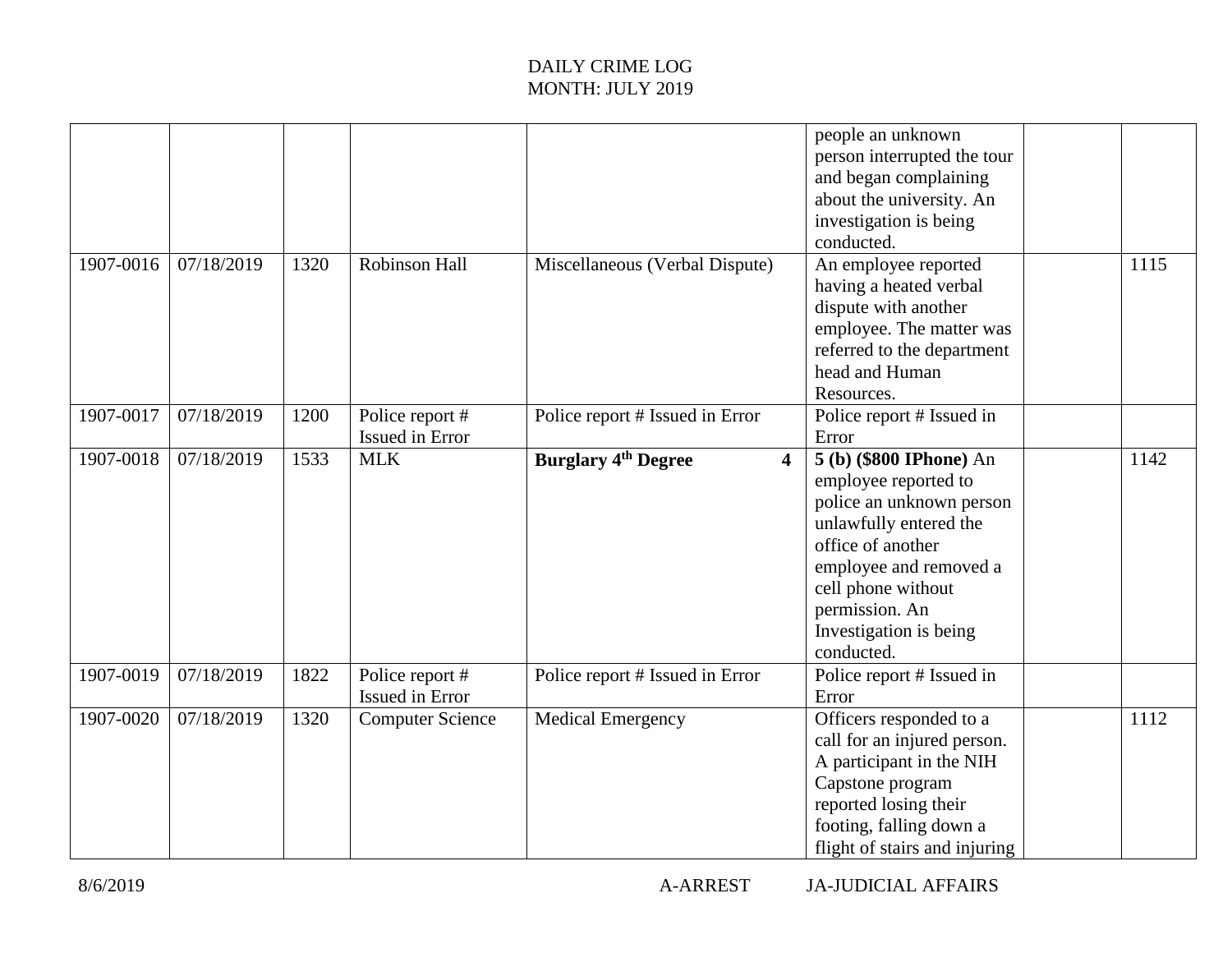|           |            |      |                                                                                   |                                                               | their left ankle. EMS was<br>called, responded and<br>transported the individual<br>to the hospital                                                                                                                                                     |      |
|-----------|------------|------|-----------------------------------------------------------------------------------|---------------------------------------------------------------|---------------------------------------------------------------------------------------------------------------------------------------------------------------------------------------------------------------------------------------------------------|------|
| 1907-0021 | 07/19/2019 | 2022 | <b>Haley Hall</b>                                                                 | Damaged Property                                              | Officers responded to a<br>student trapped in their<br>residential dwelling. The<br>door could not be opened<br>and the officer forced the<br>door open to release the<br>trapped student. Work<br>orders were submitted for<br>repair.                 | 1115 |
| 1907-0022 | 07/19/2019 | 1621 | <b>Tubman Hall</b>                                                                | Miscellaneous (Citizen Complaint)                             | A residential director<br>reported a security guard<br>entered their residential<br>dwelling without<br>authorization. An<br>investigation is being<br>conducted.                                                                                       | 1143 |
| 1907-0023 | 07/25/2019 | 1458 | <b>Report Number</b><br>issued in error. See<br><b>ACRS</b> Report<br>#HD1140000J | Report Number issued in error.<br>See ACRS Report #HD1140000J | Report Number issued in<br>error. See ACRS Report<br>#HD1140000J                                                                                                                                                                                        | 1143 |
| 1907-0024 | 07/30/2019 | 2350 | <b>Haley Hall</b>                                                                 | Damaged Property                                              | Officers responded to a<br>student trapped in their<br>residential dwelling. The<br>door could not be opened<br>and facilities was called.<br>Students were advised it<br>would take an hour for<br>someone to respond and<br>they forced the door open | 1145 |